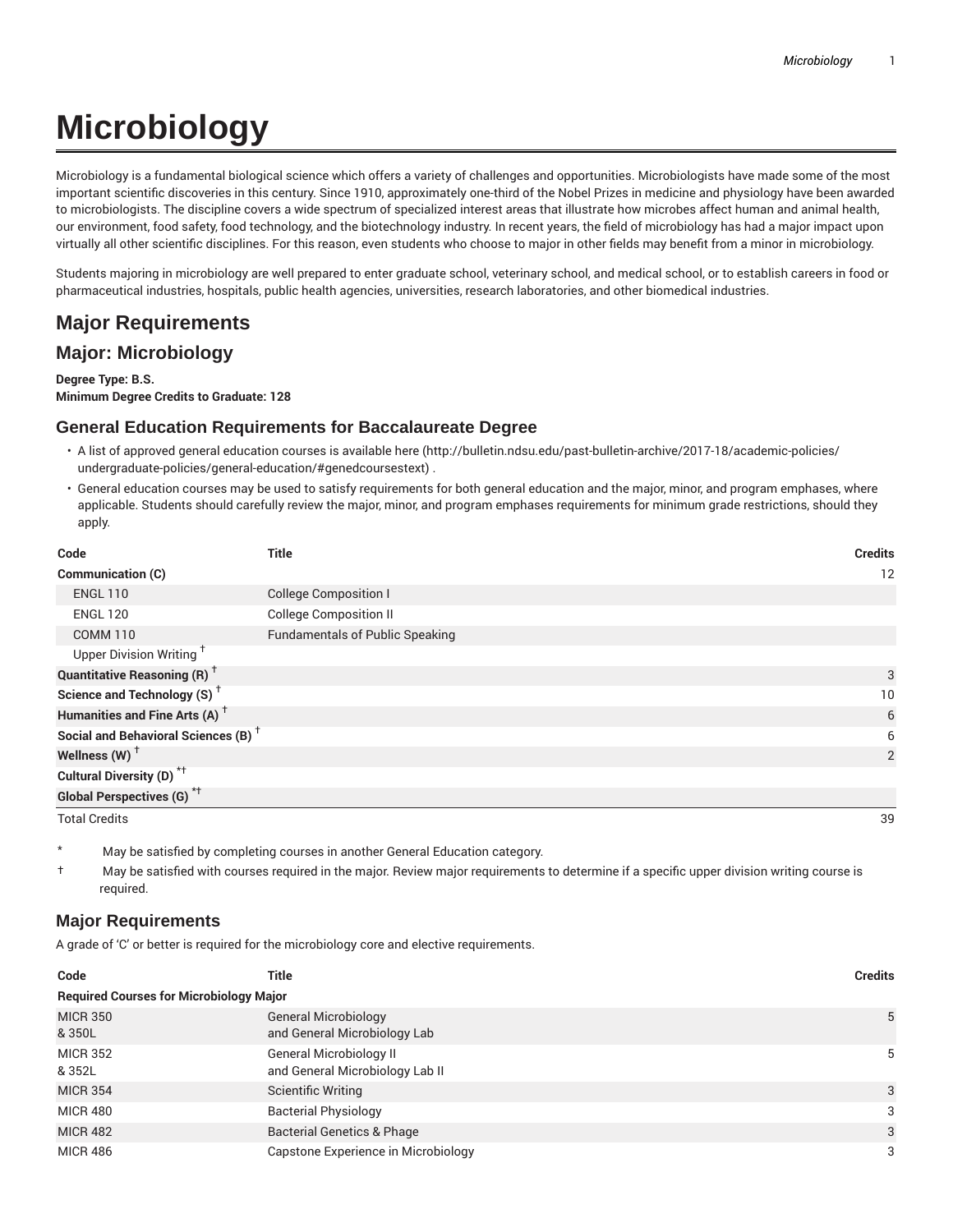#### **Elective Courses for Microbiology Major - Select a minimum of 21 credits from the following:** 21

Fifteen (15) of the 21 credits must have a MICR prefix. No more than 3 credits may come from courses numbered 371-399 or 491-499 to fulfill this requirement.

| <b>MICR 379</b>                                        | <b>Study Tour Abroad</b>                                                                                      |                |
|--------------------------------------------------------|---------------------------------------------------------------------------------------------------------------|----------------|
| or MICR 492                                            | <b>Study Abroad</b>                                                                                           |                |
| <b>MICR 394</b>                                        | Individual Study                                                                                              |                |
| <b>MICR 445</b>                                        | Animal Cell Culture Techniques                                                                                |                |
| <b>MICR 450</b>                                        | Infectious Disease Pathogenesis                                                                               |                |
| <b>MICR 450L</b>                                       | Infectious Disease Pathogenesis Laboratory                                                                    |                |
| or MICR 460L                                           | Pathogenic Microbiology Laboratory                                                                            |                |
| <b>MICR 452</b>                                        | <b>Microbial Ecology</b>                                                                                      |                |
| <b>MICR 453</b>                                        | Food Microbiology                                                                                             |                |
| <b>MICR 463</b>                                        | <b>Clinical Parasitology</b>                                                                                  |                |
| <b>MICR 470</b>                                        | Basic Immunology                                                                                              |                |
| <b>MICR 471</b>                                        | Immunology and Serology Laboratory                                                                            |                |
| <b>MICR 472</b>                                        | Clinical Immunology                                                                                           |                |
| <b>MICR 474</b>                                        | Epidemiology                                                                                                  |                |
| <b>MICR 475</b>                                        | Virology                                                                                                      |                |
| <b>MICR 481</b>                                        | Microbial Genomics with Computational Laboratory                                                              |                |
| <b>MICR 491</b>                                        | Seminar                                                                                                       |                |
| <b>MICR 493</b>                                        | Undergraduate Research                                                                                        |                |
| <b>MICR 494</b>                                        | <b>Individual Study</b>                                                                                       |                |
| <b>MICR 496</b>                                        | <b>Field Experience</b>                                                                                       |                |
| <b>BIOC 473</b>                                        | Methods of Biochemical Research                                                                               |                |
| <b>BIOC 474</b>                                        | Methods of Recombinant DNA Technology                                                                         |                |
| <b>BIOC 483</b>                                        | Cellular Signal Transduction Processes and Metabolic Regulations                                              |                |
| <b>BIOC 487</b>                                        | Molecular Biology of Gene Expression                                                                          |                |
| <b>BIOL 359</b>                                        | Evolution                                                                                                     |                |
| <b>BIOL 364</b>                                        | <b>General Ecology</b>                                                                                        |                |
| <b>BIOL 481</b>                                        | <b>Wetland Science</b>                                                                                        |                |
| <b>GEOG 455</b>                                        | Introduction to Geographic Information Systems                                                                |                |
| <b>GEOL 460</b>                                        | Biogeochemistry                                                                                               |                |
| <b>MLS 435</b>                                         | Hematology                                                                                                    |                |
| <b>PLSC 431</b>                                        | <b>Intermediate Genetics</b>                                                                                  |                |
| <b>PPTH 460</b>                                        | <b>Fungal Biology</b>                                                                                         |                |
| <b>SOIL 210</b>                                        | Introduction to Soil Science                                                                                  |                |
| <b>SOIL 351</b>                                        | Soil Ecology                                                                                                  |                |
| ZOO 370                                                | Cell Biology                                                                                                  |                |
| <b>Related Requirements for the Microbiology Major</b> |                                                                                                               |                |
| <b>AGRI 189</b>                                        | Skills for Academic Success <sup>1</sup>                                                                      | 1              |
| <b>BIOL 150</b>                                        | General Biology I                                                                                             | 4              |
| & 150L                                                 | and General Biology I Laboratory                                                                              |                |
| <b>BIOL 151</b><br>& 151L                              | <b>General Biology II</b><br>and General Biology II Laboratory                                                | $\overline{4}$ |
| <b>CHEM 121</b><br>& 121L                              | General Chemistry I<br>and General Chemistry I Laboratory (May satisfy general education category S)          | 4              |
| <b>CHEM 122</b><br>& 122L                              | <b>General Chemistry II</b><br>and General Chemistry II Laboratory (May satisfy general education category S) | $\overline{4}$ |
| <b>CHEM 341</b><br>& 341L                              | Organic Chemistry I<br>and Organic Chemistry I Laboratory                                                     | 4              |
| <b>CHEM 342</b>                                        | <b>Organic Chemistry II</b>                                                                                   | 3              |
| <b>BIOC 460</b>                                        | Foundations of Biochemistry and Molecular Biology I                                                           | 4              |
| & 460L                                                 | and Foundations of Biochemistry I Laboratory                                                                  |                |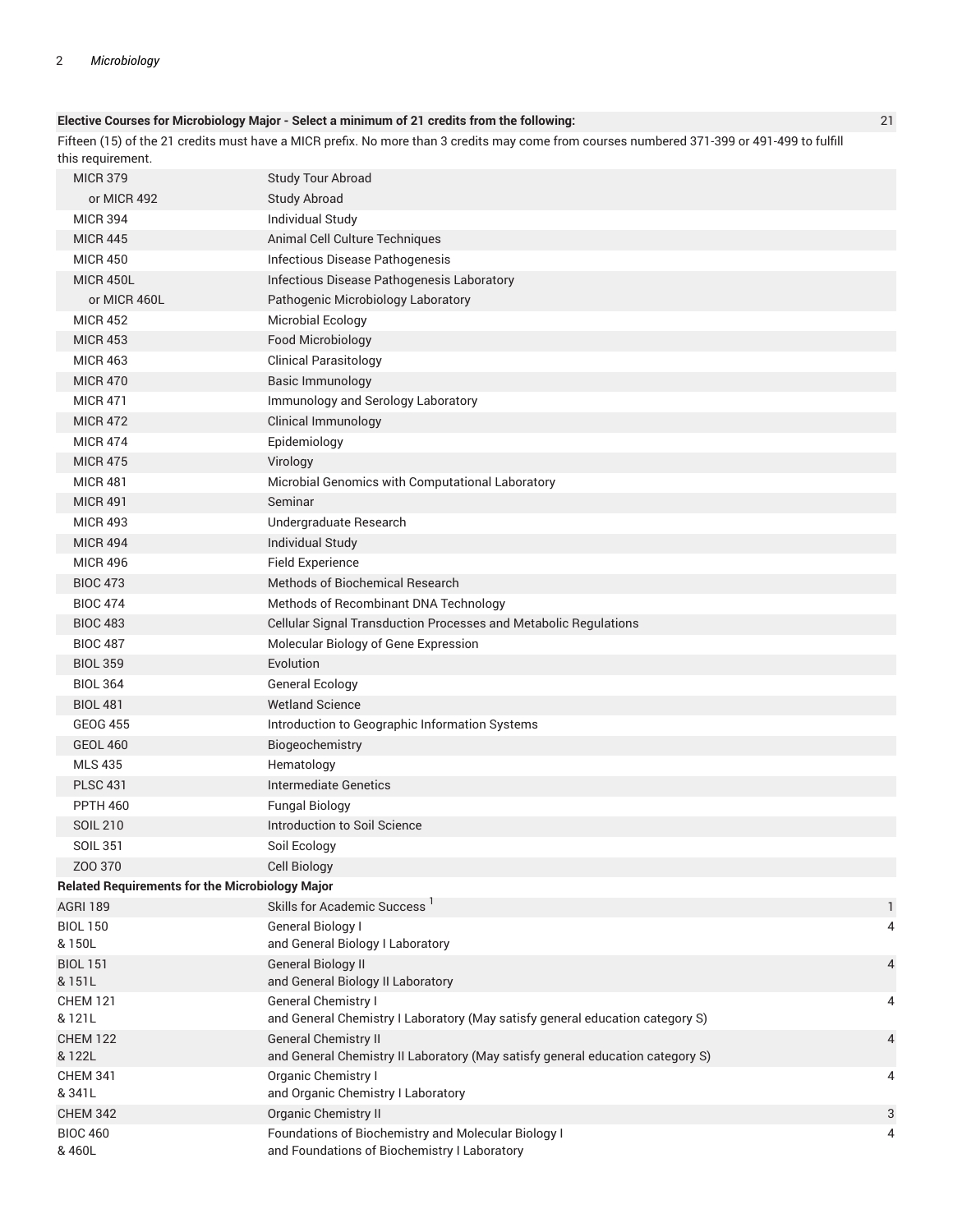| <b>BIOC 461</b>                                   | Foundations of Biochemistry and Molecular Biology II                                    | 3              |
|---------------------------------------------------|-----------------------------------------------------------------------------------------|----------------|
| <b>PHYS 211</b>                                   | College Physics I                                                                       | 4              |
| & 211L                                            | and College Physics I Laboratory (May satisfy general education category S)             |                |
| <b>PHYS 212</b>                                   | College Physics II                                                                      | $\overline{4}$ |
| & 212L                                            | and College Physics II Laboratory (or higher (May satisfy general education category S) |                |
| <b>PLSC 315</b>                                   | Genetics                                                                                | 4              |
| & 315L                                            | and Genetics Laboratory (May satisfy general education category S)                      |                |
| <b>STAT 330</b>                                   | Introductory Statistics (May satisfy general education category R)                      | 3              |
| Select one of the following or higher level math: |                                                                                         | $3 - 4$        |
| <b>MATH 105</b>                                   | Trigonometry                                                                            |                |
| <b>MATH 107</b>                                   | Precalculus                                                                             |                |
| <b>MATH 146</b>                                   | <b>Applied Calculus I</b>                                                               |                |

Total Credits 92

1 AGRI189 is only required for first-time, first-year students--A first-time, first-year student is defined as a student who has not yet completed a college course as a college student. Students that are not first-time, first-year students that either transfer into the university or change their major are not required to take AGRI 189.

#### **Degree Requirements and Notes**

• A cumulative 2.50 GPA is required for graduation.

## **Minor Requirements**

## **Microbiology Minor**

#### **Minor Requirements**

#### **Required Credits: 16**

| Code                                                    | <b>Title</b>                                                                               | <b>Credits</b> |
|---------------------------------------------------------|--------------------------------------------------------------------------------------------|----------------|
| <b>Required Courses</b>                                 |                                                                                            |                |
| <b>MICR 350</b>                                         | <b>General Microbiology</b>                                                                | 5              |
| &350L                                                   | and General Microbiology Lab                                                               |                |
| Elective Courses: Select 11 credits from the following: |                                                                                            | 11             |
|                                                         | No more than 3 credits may come from courses numbered 491-499 to fulfill this requirement. |                |
| <b>MICR 352</b>                                         | <b>General Microbiology II</b>                                                             |                |
| <b>MICR 352L</b>                                        | General Microbiology Lab II                                                                |                |
| <b>MICR 379</b>                                         | Study Tour Abroad                                                                          |                |
| <b>MICR 445</b>                                         | Animal Cell Culture Techniques                                                             |                |
| <b>MICR 452</b>                                         | Microbial Ecology                                                                          |                |
| <b>MICR 453</b>                                         | Food Microbiology                                                                          |                |
| <b>MICR 460</b>                                         | Pathogenic Microbiology                                                                    |                |
| or MICR 450                                             | Infectious Disease Pathogenesis                                                            |                |
| <b>MICR 460L</b>                                        | Pathogenic Microbiology Laboratory                                                         |                |
| or MICR 450L                                            | Infectious Disease Pathogenesis Laboratory                                                 |                |
| <b>MICR 463</b>                                         | <b>Clinical Parasitology</b>                                                               |                |
| <b>MICR 470</b>                                         | <b>Basic Immunology</b>                                                                    |                |
| <b>MICR 471</b>                                         | Immunology and Serology Laboratory                                                         |                |
| <b>MICR 472</b>                                         | <b>Clinical Immunology</b>                                                                 |                |
| <b>MICR 474</b>                                         | Epidemiology (see SAFE)                                                                    |                |
| <b>MICR 475</b>                                         | Virology                                                                                   |                |
| <b>MICR 480</b>                                         | <b>Bacterial Physiology</b>                                                                |                |
| <b>MICR 481</b>                                         | Microbial Genomics with Computational Laboratory                                           |                |
| <b>MICR 482</b>                                         | <b>Bacterial Genetics &amp; Phage</b>                                                      |                |
| <b>MICR 491</b>                                         | Seminar                                                                                    |                |
| <b>MICR 494</b>                                         | <b>Individual Study</b>                                                                    |                |